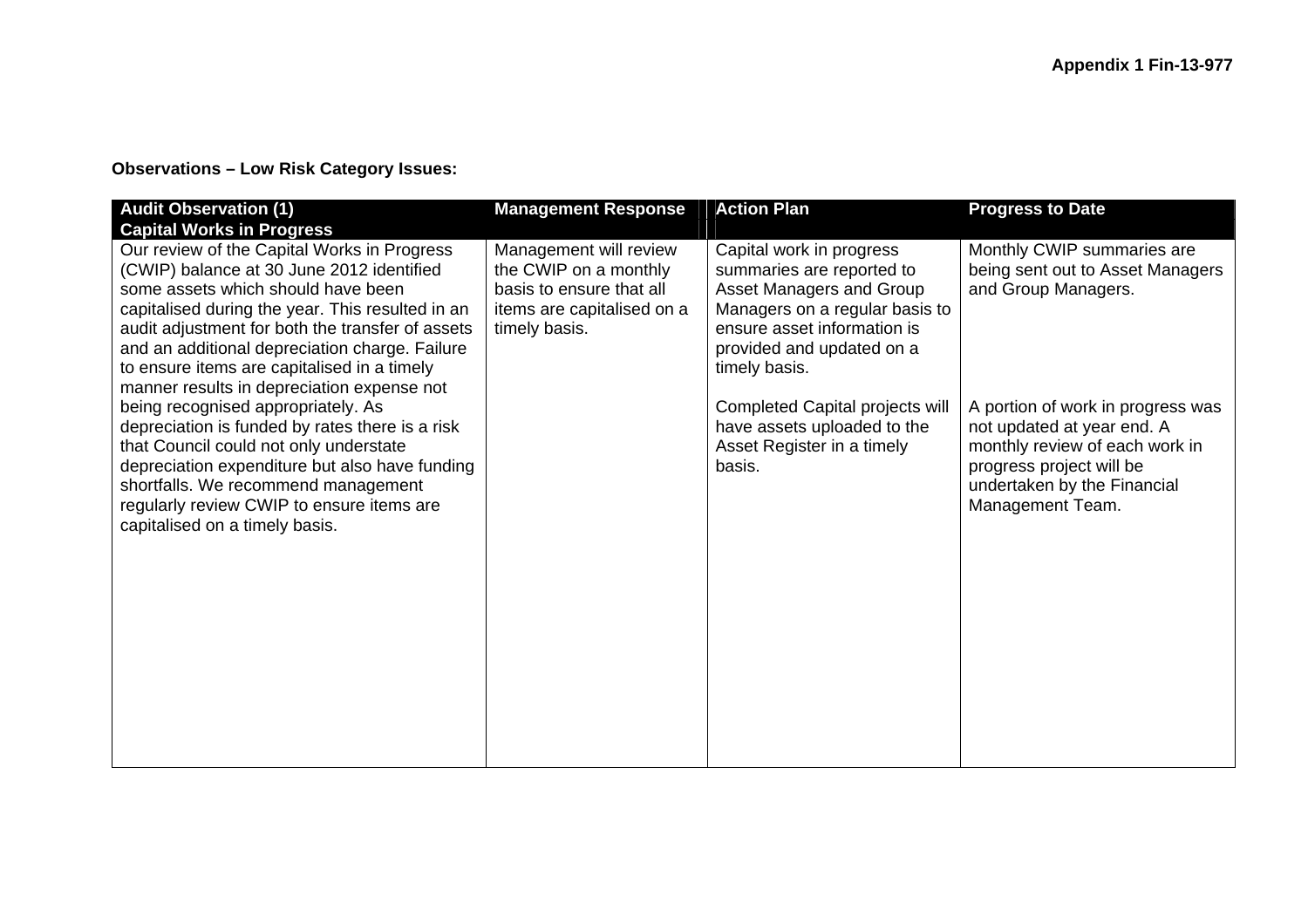| <b>Audit Observation (2)</b>                                                                                                                                                                                                                                                                                                                                                                                                                                                                                                                                                                                                                                                                                                                                                                                                                                                                                          | <b>Management Response</b>                                                                                                                                                                                                                         | <b>Action Plan</b>                                                                                                                                                                                      | <b>Progress to Date</b>                                                                                                                                                                                                                                                                                                                                                                                        |
|-----------------------------------------------------------------------------------------------------------------------------------------------------------------------------------------------------------------------------------------------------------------------------------------------------------------------------------------------------------------------------------------------------------------------------------------------------------------------------------------------------------------------------------------------------------------------------------------------------------------------------------------------------------------------------------------------------------------------------------------------------------------------------------------------------------------------------------------------------------------------------------------------------------------------|----------------------------------------------------------------------------------------------------------------------------------------------------------------------------------------------------------------------------------------------------|---------------------------------------------------------------------------------------------------------------------------------------------------------------------------------------------------------|----------------------------------------------------------------------------------------------------------------------------------------------------------------------------------------------------------------------------------------------------------------------------------------------------------------------------------------------------------------------------------------------------------------|
| <b>Quote Process</b>                                                                                                                                                                                                                                                                                                                                                                                                                                                                                                                                                                                                                                                                                                                                                                                                                                                                                                  |                                                                                                                                                                                                                                                    |                                                                                                                                                                                                         |                                                                                                                                                                                                                                                                                                                                                                                                                |
| Our review of debtors and provisions identified<br>two debtors in dispute as a result of quotes for<br>resource consent being significantly different<br>than the actual charges. The difference<br>between actual costs and the original quotes<br>were due to a change in resource requirement<br>of which both customers were aware. While<br>there is no dispute over the change in the<br>extent of work, the customers were not<br>updated during the process as to the extent of<br>the change in costs. Disputes result in Council<br>incurring additional cost and time to reach a<br>resolution. There is potential to reduce this if<br>there is greater communication in relation to<br>the cost impact resulting from a change in<br>resource requirement. We recommend where<br>there are requirement changes customers are<br>notified formally of the updated costs prior to<br>commencement of work. | Council will ensure that<br>clients are kept fully<br>informed as much as<br>practicable of any changes<br>to original quotes that<br>could impact on the final<br>cost. This should avoid<br>any disputes when the<br>final invoices are charged. | Processes to be set up to<br>ensure clients kept informed as<br>much as practicable on any<br>changes to original quotations.<br>Also ensure charging of all<br>costs undertaken on a monthly<br>basis. | All Council work that is recharged<br>out to developers for Resource<br><b>Consents or Private Plan</b><br>Changes is charged out on a<br>monthly basis.<br>As part of the review of<br><b>Regulatory Services processes</b><br>have been set up to ensure that<br>quotations for work for customers<br>are regularly reviewed and<br>updates provided to customers on<br>a timely basis.<br>Action completed. |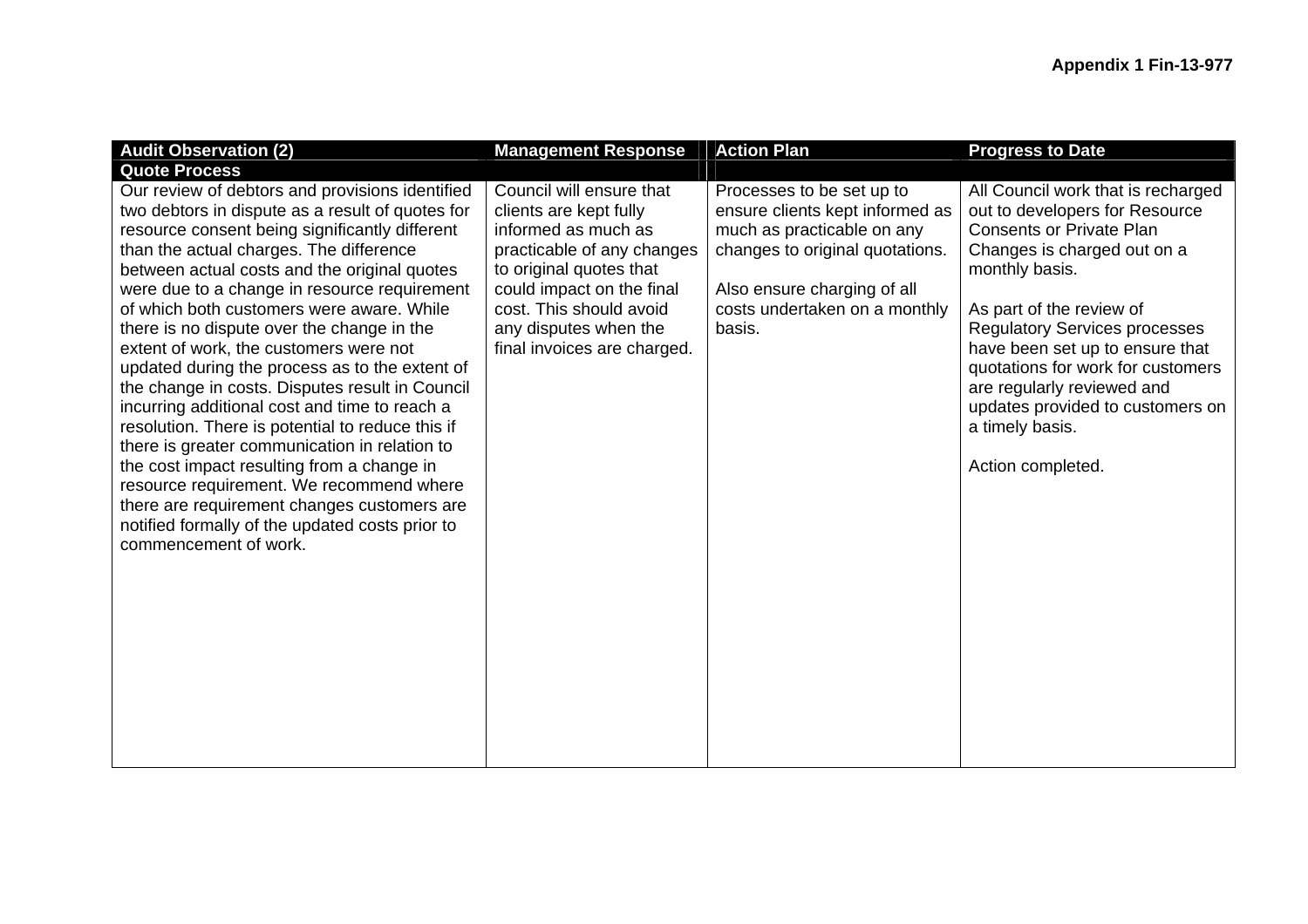| <b>Audit Observation (3)</b><br><b>Desk Bank Approval</b>                                                                                                                                                                                                                                                                                                                                                                             | <b>Management Response</b>                                                                                                                                                                                                                                                                   | <b>Action Plan</b>     | <b>Progress to Date</b> |
|---------------------------------------------------------------------------------------------------------------------------------------------------------------------------------------------------------------------------------------------------------------------------------------------------------------------------------------------------------------------------------------------------------------------------------------|----------------------------------------------------------------------------------------------------------------------------------------------------------------------------------------------------------------------------------------------------------------------------------------------|------------------------|-------------------------|
| Our testing of expenditure authorisation<br>identified two incidences where the Desk Bank<br>summary was not signed by the approver. We<br>note the Desk Bank system requires two<br>authorisers using unique codes before<br>payment can be processed. We therefore<br>consider signing the Desk Bank summary<br>payments an unnecessary stage in the process<br>and recommend Council consider<br>discontinuing with this activity. | Council agrees with Ernst<br>& Young's comments that<br>the Desk Bank summary<br>payment schedule does<br>not need to be signed<br>because the Desk Bank<br>system requires two<br>authorisers with unique<br>identification codes to<br>authorise payments before<br>they can be processed. | Activity discontinued. | Action completed.       |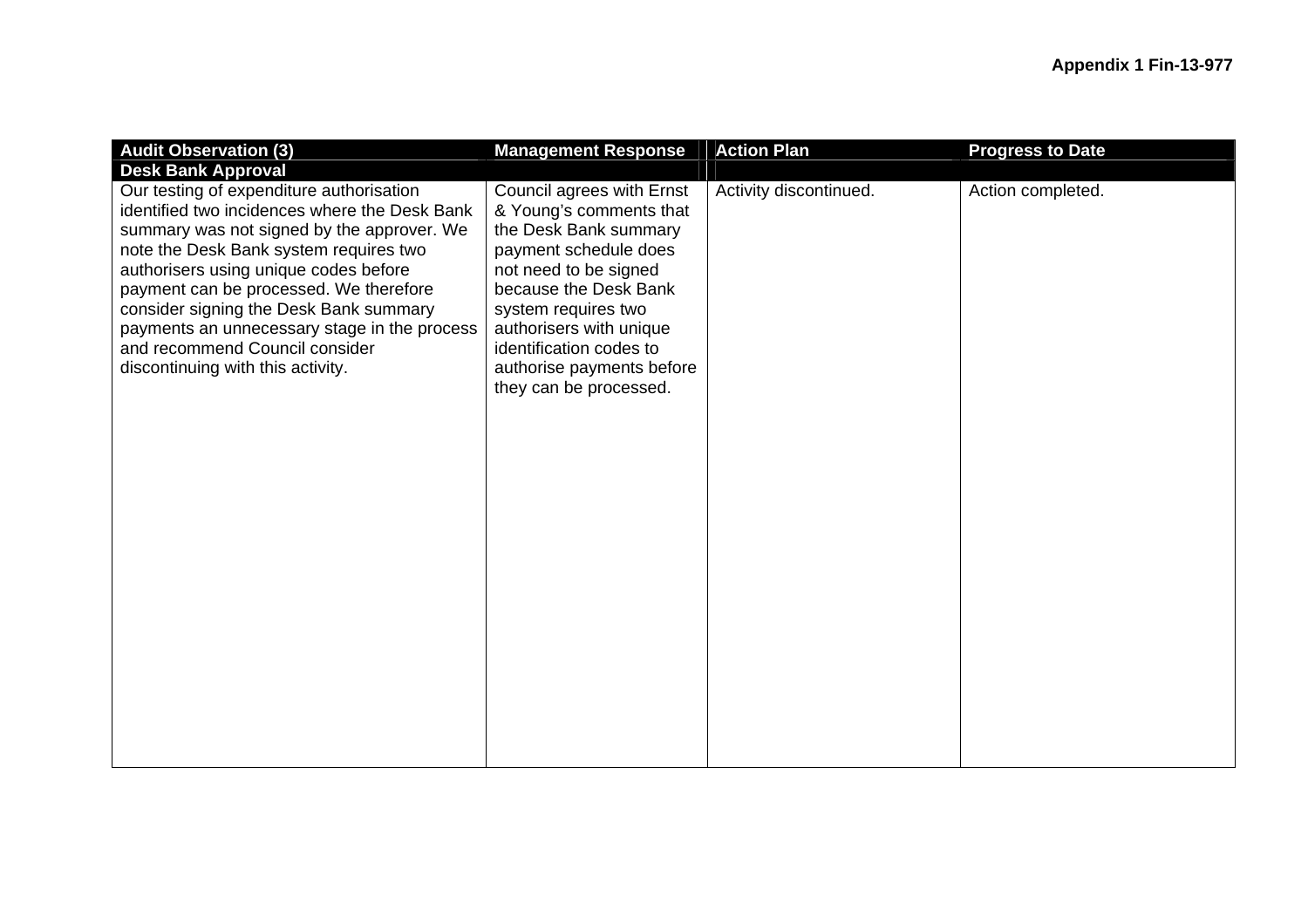| <b>Audit Observation (4)</b>                                                                                                                                                                                                                                                                                                                                                                                                                                                                                    | <b>Management Response</b>                                                                                                                                                                                                                                                                                                                                                                                                                                                                                                                                                                      | <b>Action Plan</b>                                                                                                                                                                                                                                                                                                                                                                                                                                                                                                                                                                                                                                                                                                  | <b>Progress to Date</b>                                                                                                                                                                                                                                                                                                                                                                                                                                                                                                                                                                                                                                                                                                                                                                                                                 |
|-----------------------------------------------------------------------------------------------------------------------------------------------------------------------------------------------------------------------------------------------------------------------------------------------------------------------------------------------------------------------------------------------------------------------------------------------------------------------------------------------------------------|-------------------------------------------------------------------------------------------------------------------------------------------------------------------------------------------------------------------------------------------------------------------------------------------------------------------------------------------------------------------------------------------------------------------------------------------------------------------------------------------------------------------------------------------------------------------------------------------------|---------------------------------------------------------------------------------------------------------------------------------------------------------------------------------------------------------------------------------------------------------------------------------------------------------------------------------------------------------------------------------------------------------------------------------------------------------------------------------------------------------------------------------------------------------------------------------------------------------------------------------------------------------------------------------------------------------------------|-----------------------------------------------------------------------------------------------------------------------------------------------------------------------------------------------------------------------------------------------------------------------------------------------------------------------------------------------------------------------------------------------------------------------------------------------------------------------------------------------------------------------------------------------------------------------------------------------------------------------------------------------------------------------------------------------------------------------------------------------------------------------------------------------------------------------------------------|
| <b>Bond Refunds</b>                                                                                                                                                                                                                                                                                                                                                                                                                                                                                             |                                                                                                                                                                                                                                                                                                                                                                                                                                                                                                                                                                                                 |                                                                                                                                                                                                                                                                                                                                                                                                                                                                                                                                                                                                                                                                                                                     |                                                                                                                                                                                                                                                                                                                                                                                                                                                                                                                                                                                                                                                                                                                                                                                                                                         |
| Council retain a bond when resource and<br>building consents are requested. This is held<br>as a liability until work is completed and the<br>customer requests a refund. At 30 June 2012<br>bonds held for resource consents totalled<br>\$343k and \$658k for building consents. We<br>note some deposits date back to 2000. Given<br>the age of some of these deposits we suggest<br>Council review the likelihood of work being<br>completed and consider whether some of<br>these liabilities be released. | <b>The Council</b><br>acknowledges that there<br>are some Bonds that have<br>been held for a number of<br>years and investigation<br>work will be carried out to<br>ensure that these Bonds<br>are released where work<br>has been completed. The<br>Bonds held will be<br>reviewed on a regular<br>basis.<br>It needs to be<br>acknowledged that some<br>of this work has been put<br>on-hold at the request of<br>the Developers due to the<br>economic downturn and<br>some of these need to be<br>further followed up to see<br>whether they intend to<br>continue with the<br>development. | All Bonds reviewed and<br>released when work completed<br>included as part of<br>Regulatory/Compliance<br>Finance Work programme.<br>The outstanding Bonds will be<br>split between those less than<br>12 months old and those over<br>12 months.<br>A full review of those Bonds<br>over 12 months old will be<br>incorporated in the work<br>programmes of Finance,<br>Regulatory and Infrastructure<br>to review and release these<br>Bonds within an agreed<br>timeframe.<br>For Bonds less than 12 months<br>Finance will send out monthly<br>outstanding bond lists to<br>Regulatory/Compliance,<br>Infrastructure for follow up on<br>work completed.<br>Will also include Contract<br>Retentions in Review. | The vehicle damage deposit<br>bonds are currently under review<br>by the Building Team.<br>Of the 1,406 bonds (\$658,000)<br>outstanding, 214 (August 2013)<br>figures) have now been released<br>to date.<br>Work is being undertaken by the<br>Regulatory Team in increasing the<br>level of bond release so that the<br>number of bonds held is<br>substantially reduced over the<br>2013/14 year.<br>There are 81 resource consent<br>bonds outstanding totalling<br>\$327,000. 53 (May 2013 figures)<br>of the outstanding have been<br>assessed and reviewed. The<br>Bonds are being refunded where<br>the work has been completed.<br>Where the Developers are still<br>required to undertake work they<br>are being reminded of their<br>obligation before the Bond can be<br>released.<br><b>Contract Retentions held only</b> |
|                                                                                                                                                                                                                                                                                                                                                                                                                                                                                                                 |                                                                                                                                                                                                                                                                                                                                                                                                                                                                                                                                                                                                 |                                                                                                                                                                                                                                                                                                                                                                                                                                                                                                                                                                                                                                                                                                                     | relate to current contracts.                                                                                                                                                                                                                                                                                                                                                                                                                                                                                                                                                                                                                                                                                                                                                                                                            |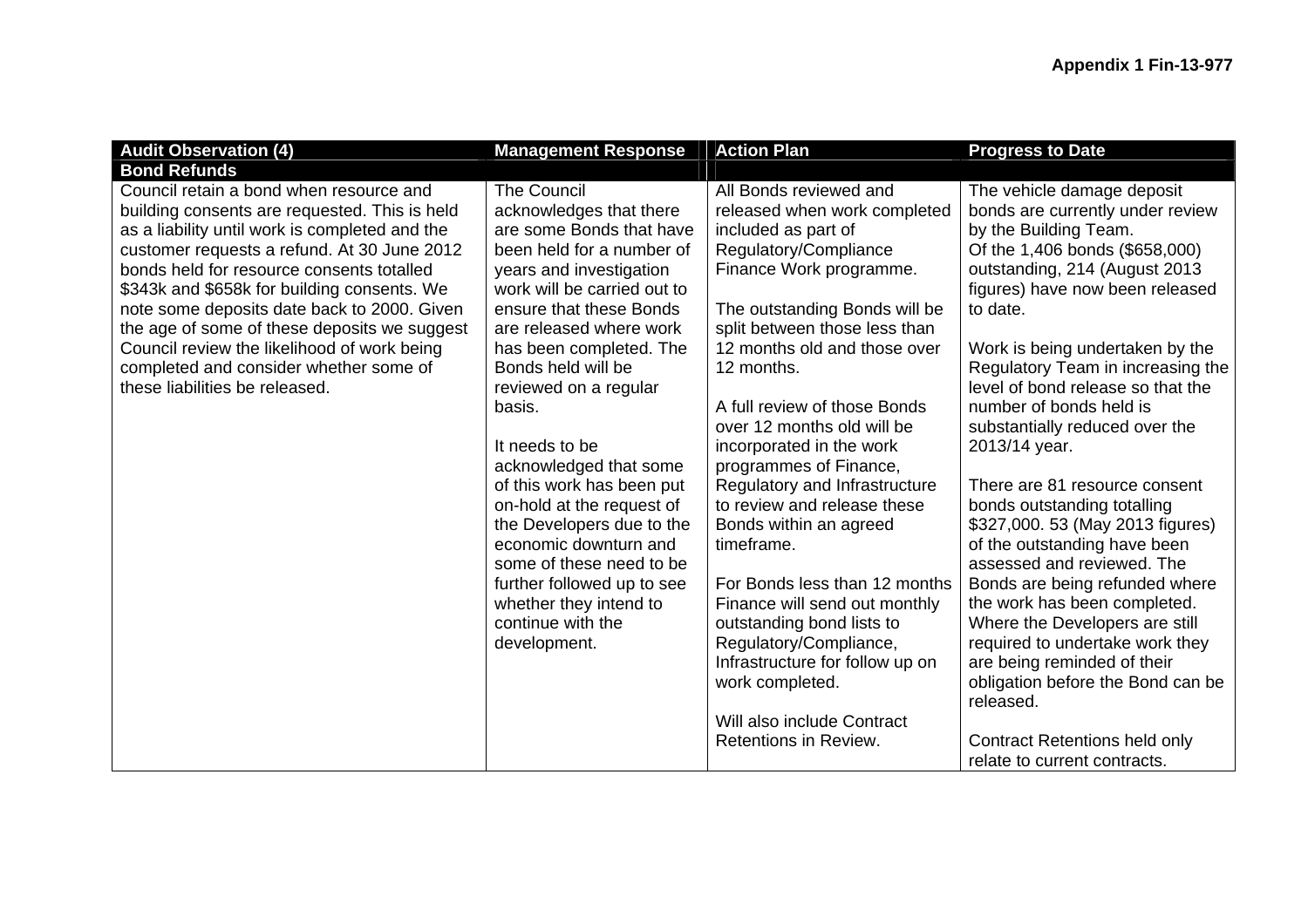| <b>Audit Observation (5)</b>                                                                                                                                                                                                                                                                                                                                                                                                                                                                                                                                                                                                                                                                                                                                                                                                                                                                                                                                                                                                                                                                                   | <b>Management Response</b>                                                                                                                                                                                                                                                                                                                                   | <b>Action Plan</b>                                                                                                                                                                                                                        | <b>Progress to Date</b>                                                                                                                                                                                                                       |
|----------------------------------------------------------------------------------------------------------------------------------------------------------------------------------------------------------------------------------------------------------------------------------------------------------------------------------------------------------------------------------------------------------------------------------------------------------------------------------------------------------------------------------------------------------------------------------------------------------------------------------------------------------------------------------------------------------------------------------------------------------------------------------------------------------------------------------------------------------------------------------------------------------------------------------------------------------------------------------------------------------------------------------------------------------------------------------------------------------------|--------------------------------------------------------------------------------------------------------------------------------------------------------------------------------------------------------------------------------------------------------------------------------------------------------------------------------------------------------------|-------------------------------------------------------------------------------------------------------------------------------------------------------------------------------------------------------------------------------------------|-----------------------------------------------------------------------------------------------------------------------------------------------------------------------------------------------------------------------------------------------|
| <b>Trial Balance Structure</b>                                                                                                                                                                                                                                                                                                                                                                                                                                                                                                                                                                                                                                                                                                                                                                                                                                                                                                                                                                                                                                                                                 |                                                                                                                                                                                                                                                                                                                                                              |                                                                                                                                                                                                                                           |                                                                                                                                                                                                                                               |
| Council's financial statements are prepared<br>using an Excel based model that draws from<br>the NCS trial balance. This spreadsheet is<br>stored on a shared drive. The mapping of the<br>trial balance to the Financial Statements is<br>driven by formulae within this spreadsheet.<br>Excel can be easily manipulated and errors in<br>the mapping may go unidentified. There is<br>sufficient opportunity for multiple personnel to<br>change the spreadsheet given it is on a shared<br>drive and not protected by a password. If this<br>spreadsheet was changed or lost it could<br>distort the reporting in the financial statements.<br>Our audit procedures have identified which<br>accounts in the NCS trial balance map to each<br>line item within the financial statements and we<br>are satisfied the balances reported are<br>materially correct. However we recommend<br>Council consider simplifying the process used<br>to prepare the financial statements, this could<br>include consideration of the ongoing need to<br>include source of funding in each eight digit<br>account code. | A full review will be<br>undertaken of the current<br>excel based model with a<br>view to simplifying and<br>making it more user<br>friendly and less complex.<br>The source of funding still<br>needs to be considered<br>because Council is<br>required to report on its<br>funding impact statement<br>under the new financial<br>reporting requirements. | A project has been set up in<br>the Finance Group to carry out<br>a full review of the Annual<br>report spreadsheet model in<br>order to simplify.<br>The model will have its file<br>path restricted to identified<br>Finance personnel. | Work has been undertaken on the<br>model and was completed prior to<br>the completion of the 2012/13<br>Annual Report ready for Audit in<br>August/September.<br>Access has been restricted to key<br>Finance personnel.<br>Action completed. |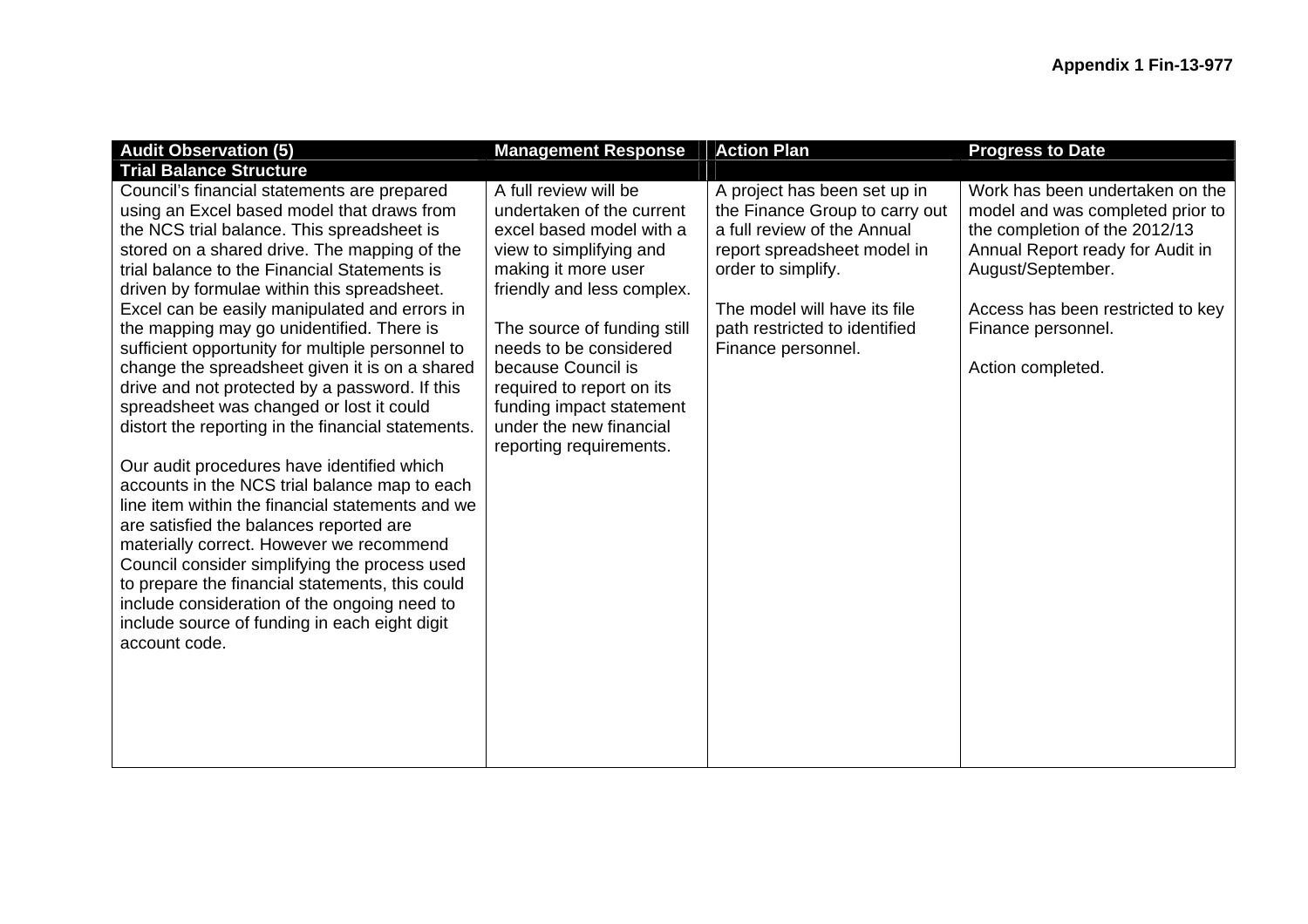| <b>Audit Observation (6)</b>                                                                                                                                                                                                                                                                                                                                                                                                                                                                                                                                                                                                    | <b>Management Response</b>                                                                                                                                 | <b>Action Plan</b>        | <b>Progress to Date</b> |  |  |
|---------------------------------------------------------------------------------------------------------------------------------------------------------------------------------------------------------------------------------------------------------------------------------------------------------------------------------------------------------------------------------------------------------------------------------------------------------------------------------------------------------------------------------------------------------------------------------------------------------------------------------|------------------------------------------------------------------------------------------------------------------------------------------------------------|---------------------------|-------------------------|--|--|
| <b>Tracking of Statement of Service Performance (SSP) Measures</b>                                                                                                                                                                                                                                                                                                                                                                                                                                                                                                                                                              |                                                                                                                                                            |                           |                         |  |  |
| During our audit of the SSP we identified the<br>following measure where the underlying data was<br>insufficient to provide support for the asserted<br>performance in the SSP;<br>Maintenance requests are measured as follows:<br>a. non urgent requests responded to within 24<br>hours<br>b. urgent request responded to within 8 hours.<br>Within the system there is the ability to identify a<br>request as urgent and non urgent. However this<br>distinction is not currently being made and<br>therefore cannot be reported. We recommend a<br>process is put in place to ensure this check is<br>made in the system. | Process has been<br>changed so that requests<br>are now being identified<br>using a check box to<br>identify whether requests<br>are urgent or non urgent. | Process has been changed. | Action completed.       |  |  |